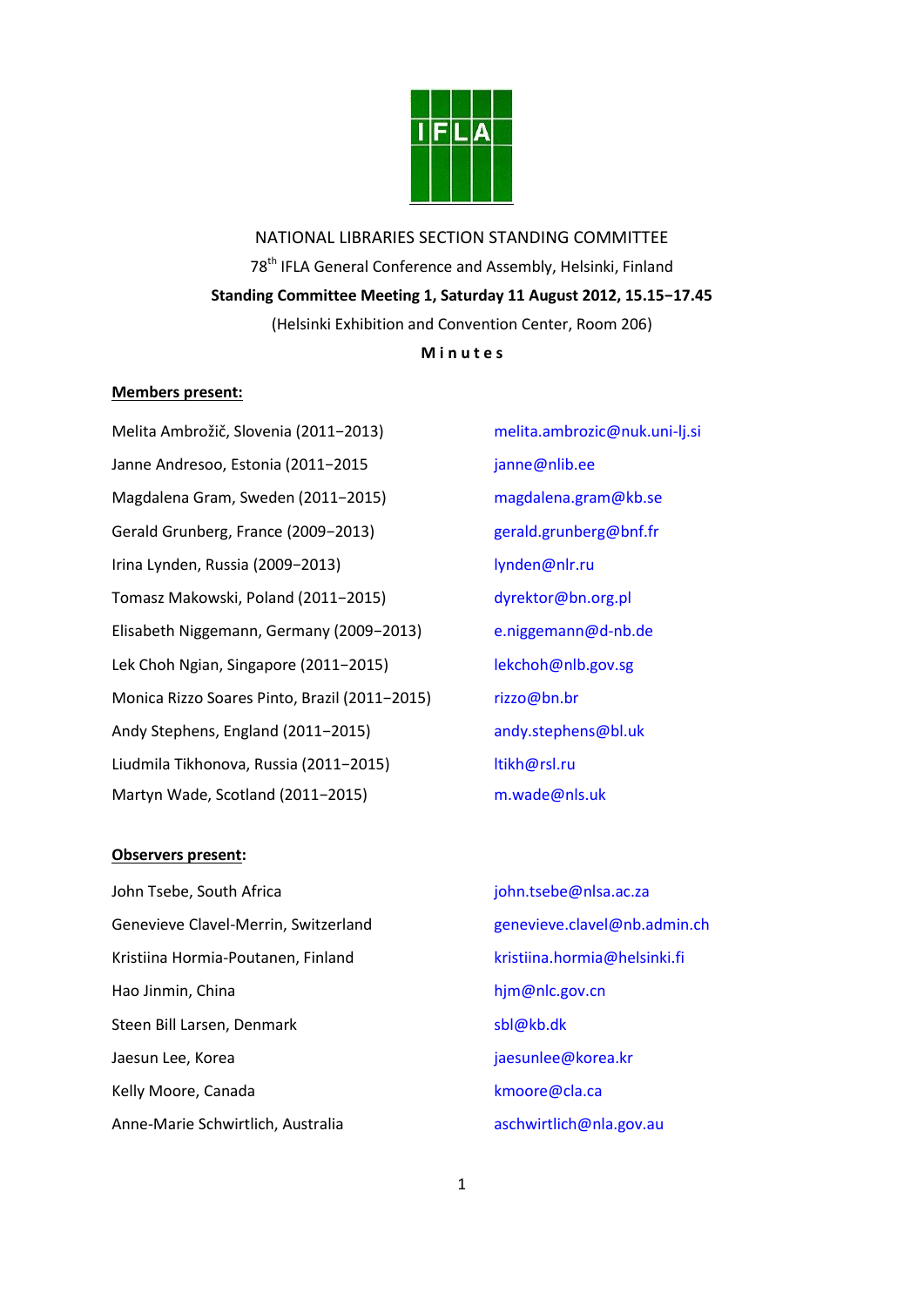### **Item 1 Welcome by the Chair**

The Chair welcomed those present to the meeting and explained that there would be two Standing Committee meetings during the Congress. The second meeting would be held on Thursday 16 August from 9.45 to 11.15 in Room 206 of the Helsinki Exhibition and Convention Center.

## **Item 2 Apologies**

The following apology was noted: Winsome Hudson, Jamaica.

## **Item 3 Introduction of members**

The Chair invited members and observers to introduce themselves. The people present at the meeting were asked to sign an attendance list mentioning their affiliation and email address.

#### **Item 4 Adoption of the agenda**

The Chair asked if there were any items to be included in the Agenda. The agenda was adopted.

#### **Item 5 Approval of the SC1 and SC 2 Minutes, San Juan, Puerto Rico, 2011**

The minutes were approved without amendment.

## **Item 6 Election of the Information Officer 2012−2014**

The Chair informed members that unfortunately Andy Stevens, who was elected as Information Officer (IO) in 2011, was not able to remain as IO to the end of the term. That is why the members need to elect another person for this position. The Chair indicated that the position of IO is very important for the Section and Standing Committee. The major duties of the IO would be publishing newsletters of the Section, updating information on what is happening in the Section, and maintaining the Section's website. The Chair also pointed out that without these activities Section's work would be limited to the annual SC meetings and IFLA program. A mechanism of news and experience exchange needs to be resumed and developed.

The Chair then asked if there were volunteers. As no one indicated willingness to take the positions, the members were asked to think about this matter until the second meeting. At the second SC meeting the decision should be made and elections of the new Information Officer performed.

# **Item 7 Report from the Chair on the Leadership Briefing to Chairs and Secretaries held on Saturday 11 August 2012**

The Chair informed that he and the Secretary, Irina Lynden, attended the Leadership Brief in the morning. He gave an overview of the meeting chaired by Ann Okerson, IFLA Professional Committee:

 One of the most significant items was the Professional Committee's budget and the way PC was going to change it. The Professional Committee is planning to move away from large allocations of admin funds towards more funds allocated on projects. This year each section was asked to return their administrative funds if they were not spent during the year 2011. Our section did so, since our administrative funds were not spent: we relied on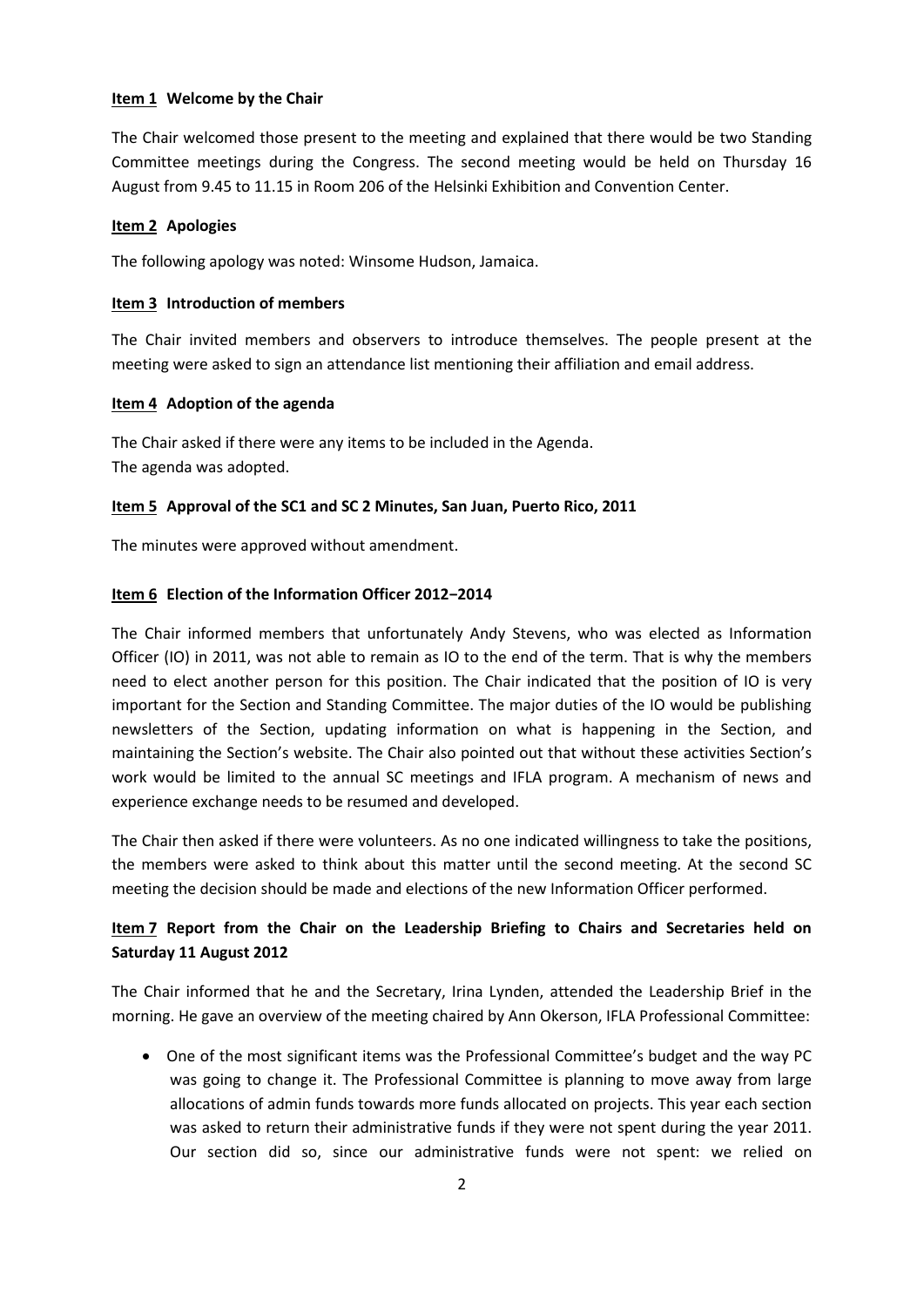communication via email, and we did not support speakers or satellite conferences. The budget of the PC in 2011 was € 50 000 of which €31 560 were spent on admin needs (€ 400 per section). In 2012 administrative funds will be reduced to € 17 200, which will allow allocating  $\epsilon$  26 750 on projects. Limitations will be introduced for spending administrative funds (i.e. speakers, travel, food). To apply for project funds the Section has to come up with a proposal. In the past we had a project which resulted in the NL Directory in Wikipedia. Proposals should be submitted by October 31, 2012. The Chair reminded members that a new project has to match the IFLA's Five Key Initiatives. The Section has to consider the impact which the project may have for national libraries and their services.

 Another important issue was the IFLA Language Program. Multilingualism has been included in the Five Key Initiatives, and the language program started in 2011. IFLA invested money in translation software, and on making the IFLA website including all the materials in two more languages: French and Spanish. In 2012-2014, two more languages will be added.

The Chair asked for comments on the issues which he mentioned in his information on the Leadership Briefing.

Patrice Landry suggested a project on Standards for the National Libraries Section. It can be collaborative with the Section on Standards which he chairs. Genevieve Clavel commented on the administrative monies. She pointed out that if a section did not spend them, the money should be returned to the Professional Committee which may pass them to other sections.

The Chair resumed the discussion asking the members to prepare suggestions for a possible next year's project. This item was included in the agenda of the Second SC meeting on August 16.

## **Item 8 Update on the National Libraries Section's conference session in 2012**

The Chair reminded members that this year the National Libraries Section will have a two hour session: *National Libraries and Open Data: New Discovery and Access Services*. It will take place on August 15 at 3.45−15.45 in the Session Room 2. The keynote speaker is Elisabeth Niggemann, The German National Library. Other speakers are: Gildas Illien, The National Library of France, Bill Mcnaught, The National Library of New Zealand, and Gill Hamilton, The National Library of Scotland. The Chair invited all members and observers to attend the session.

#### **Item 9 Initial ideas on the program of the session at the WLIC 2012 in Singapore**

The Chair invited members to think about possible topics for next year's program and about the possibility of a joint session with other sections of IFLA. If there were immediate ideas they were also welcome.

Ngian Len Choh suggested thinking about the challenges which national libraries face in preserving the national memory.

Elisabeth Niggemann suggested looking at the e-legal deposit and collecting of e-materials that many national libraries are already doing. There is a new problem of access to web materials apart from the copyright limitations. It is a privacy issue of the materials presented in the WWW.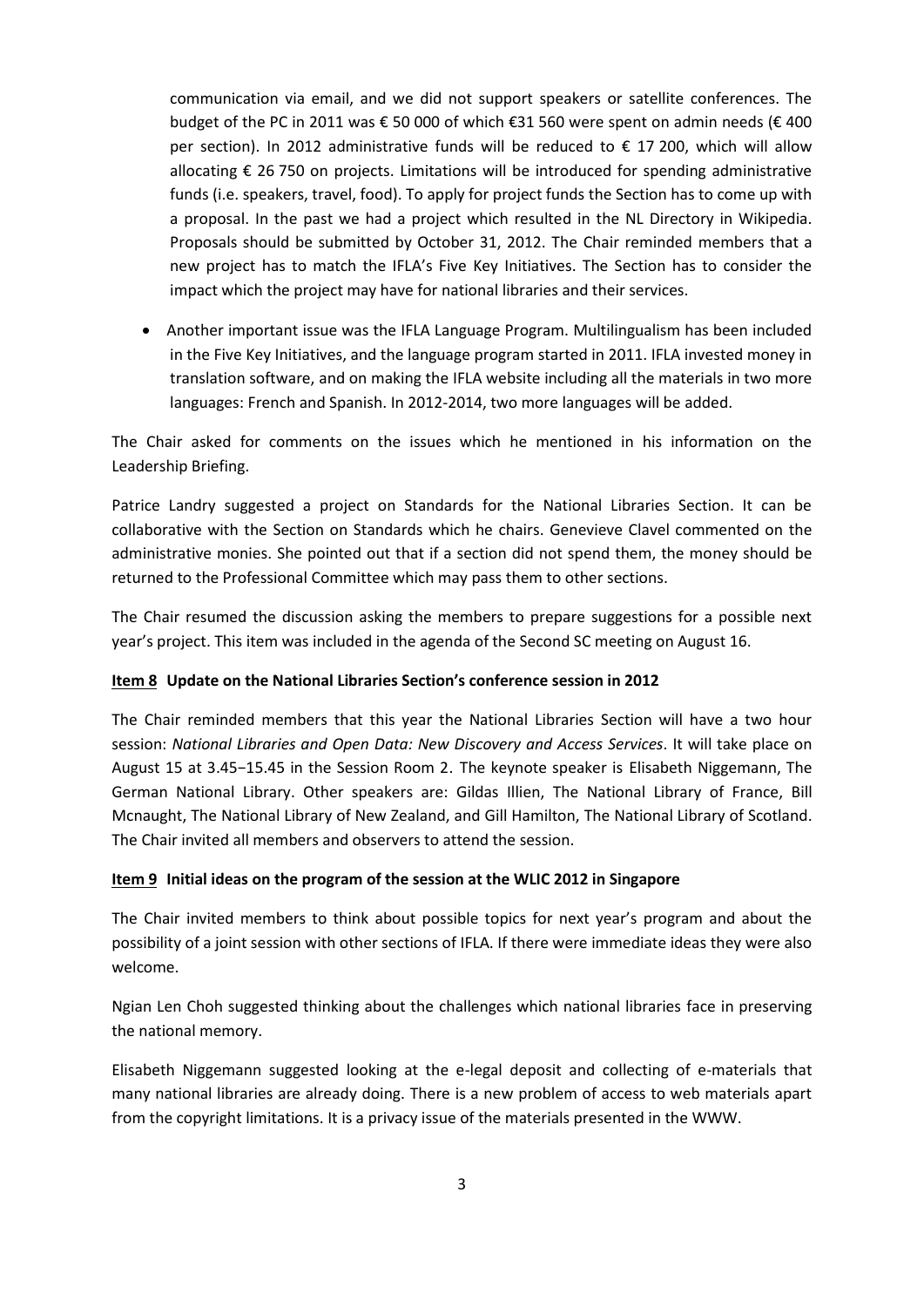Steen Bill Larsen agreed about the limitations of access which result from the privacy issues. The technical solutions will be needed to resolve the problem. He suggested that the Information Technology Section might be considered as a partner.

Hans Jansen suggested including the issue of collection development policy with regard to digital collecting. It should include a web archiving policy as well.

Elizabeth Niggemann added that a paper on transition of collecting of print to e-materials and the overview of issues and implications for national libraries should be included in the program. For example, the matter of selection is new for national libraries which traditionally aimed at the most complete collections of national materials. Significant changes are going on in the cataloguing area. National libraries cannot manage full cataloguing or original cataloguing of the e-materials, especially web resources.

Vigdis Moe Skarstein noted that there are limitations in collecting and accessing digital materials which are of political nature rather than legal. A lot of Internet materials can be considered as private or not for public use.

Liudmila Tikhonova suggested that legal aspects are also important for access to e-collections, and it would be useful to have the CLM Section as a partner.

Ngian Lek Choh shared her thoughts, that collecting of national memory should include web archiving. It is a difficult task given the volume of materials on the web. She supported the proposal to include the issue of access on the program.

Monika Rizzo Soares Pinto proposed to invite FAIFE as a partner to the program. The issue of privacy and limitations of access to the NL's digital content is within FAIFE's priorities. She agreed that the program should focus on the issues of selection (what to collect) and the technical and organizational issues (how to collect). These issues will be useful for development of the new ecollecting policy.

Vigdis Moe Skarstein said that the question of which web resources are public and which are not is likely to be decided on a political level. Along with the issues of privacy there are issues regarding "watch dog" agencies. She agreed that selection is a new trend in collection practices of national libraries.

Martyn Wade pointed out that there is a difference between legal deposit and available content on the web which national libraries started to acquire. He resumed the discussion and asked the group to think about a proposal on e-collecting for the NL, as the theme of the next year's program. He also asked the Secretary to prepare a summary of the discussion. At the next meeting we will have to make this proposal more clear and precise.

#### **Item 10 Discussion on International Standards for National Libraries**

Patrice Landry, Chair of the Library Standards Committee and member of the NL SC briefed the group on the goals and objectives of the Standards Committee, as well as its membership which represents many IFLA sections. During 2011−2012 the Committee compiled a list of IFLA library standards and circulated it among all IFLA sections. Many of the standards were developed by IFLA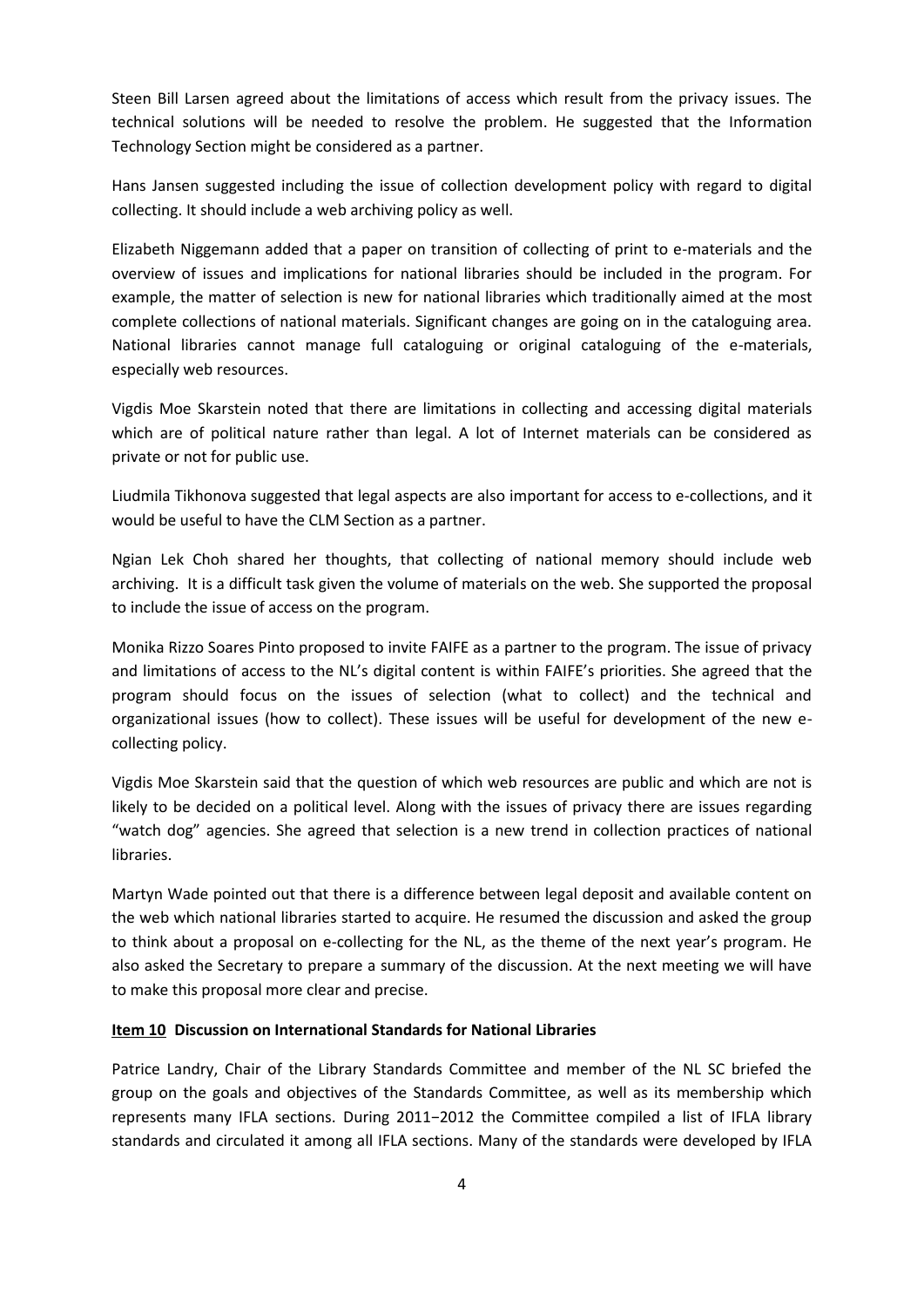in collaboration with UNESCO. The list initiated the discussion on: which standards should be revised, which standards were missing. Patrice noted that under standards the Committee also considered guidelines. The Standards Committee addressed all the section with a request to identify which standards or guidelines should be created or revised. He invited the participants to attend the session of his committee which will be on Thursday, August 16.

Patrice Landry addressed the members with the questions on what international standards were needed, and which of the existing standards needed revision. He believed that development of guidelines based on best practices which should be on the agenda of the NLS. As to IFLA, Standards and Guidelines are among its key activities. We need to create guidelines on creating Standards and Guidelines. All our materials should be in open access, and be part of the IFLA repository.

Martyn Wade invited the group's initial thoughts.

Vigdis Moe Skarstein asked which standards would be useful if at all. Will there be an audience for them?

Patrice Landry noted that IFLA Standards and Guidelines always were sold very well.

The Chair asked what purposes IFLA standards should follow. We also need look at the list which was compiled and decide which of them are still useful, which should be revised, and which areas need to be addressed and covered in Standards and Guidelines should also be covered.

Vigdis Moe Skarstein noted that libraries vary, so it would be difficult to come up with one standard for all. Different countries have different metadata standards, and library services of different national libraries vary. Standards and Guidelines, if we spend time on them, should be useful, and should help librarians.

Monika Rizzo Soares said that for national libraries in Latin America and other areas standards and guidelines will be extremely useful. National libraries there are new and they do need shared expertise and knowledge of best practices.

The Chair asked what areas would be particularly useful.

Monika Rizzo Soares answered − legal deposit, role of national libraries, digitization, and basic services.

Elisabeth Niggemann mentioned that all standards in cataloguing, collection development and other areas of technical services were important and useful.

Patrice Landry answered that there was overlap, and many standards which national libraries used were developed by other sections, e.g., national bibliography, cataloguing, etc.

John Tsebe stressed that national library standards and guidelines are useful for other libraries. Many of them reflect the best practice. He suggested that the section should look at guidelines for elegal deposit, and standards on digitization.

Patrice Landry noted that Committee on Standards will not develop standards, they will only help and advice.